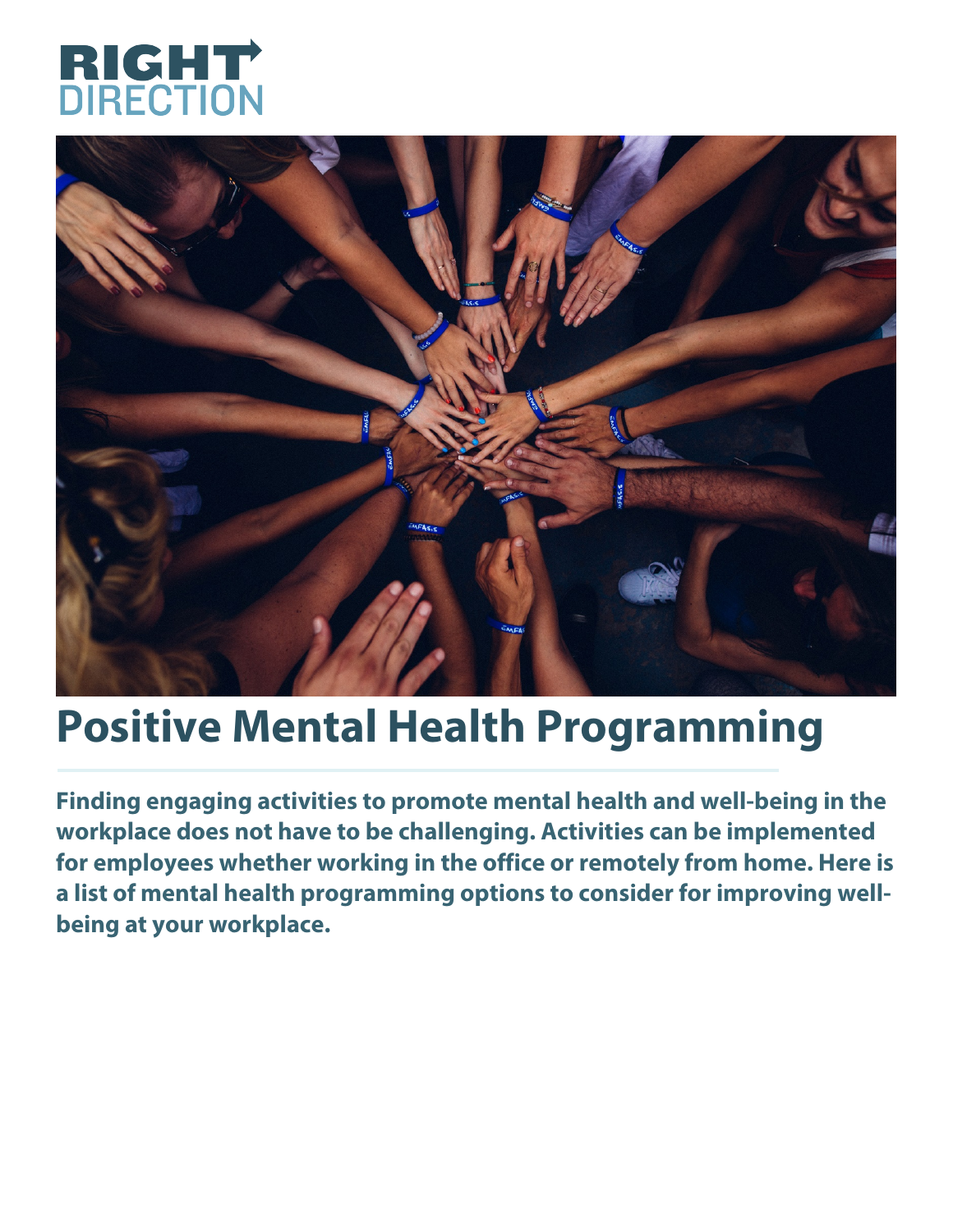**Learning and skill-building activities:** Stress management is an essential skill needed in today's fast-paced work environment. Our ability to manage stress can profoundly affect our job performance and our interactions with co-workers, collaborators, and customers. Given the importance of stress management in the workplace, organizations should consider investing in learning and skill-building activities that teach practical strategies to cope with stress, adapt to change, and positively respond to adversity.

- Virtual Stress Management Workshops: Virtual stress management workshops offer an avenue to help employees learn techniques to positively cope with and respond to stress, leading to better job performance and overall well-being. These workshops are offered from the [American](https://www.stress.org/education/online-classes) Institute of Stress, and virtual learning platforms, such as [Udemy](https://www.udemy.com/courses/personal-development/stress-management/) and LinkedIn [Learning.](http://www.linkedin.com/learning/)
- Resiliency Training: The workplace is filled with many stressors from tight deadlines to difficult customers. How people respond to these situations can dramatically impact project success, productivity, and organization culture. Resiliency training is a great way for employees to learn practical skills to help adapt to change, solve problems under pressure, manage conflicts, and innovate more effectively. Resiliency training may be offered by your wellness partners or through apps, such as [Happify](http://www.happify.com/) and [MeQuilibrium.](https://www.mequilibrium.com/)
- Mindfulness: Studies have shown that meditation and mindfulness can reduce stress, improve focus and problem-solving, and increase empathy. Organizations can promote mindfulness in the workplace by investing in mindfulness apps or hosting weekly mindfulness sessions. Mindfulness workshops may be offered by your wellness partners or through apps including [Headspace,](http://www.headspace.com/) [Calm,](http://www.calm.com/) and 10% [Happier.](http://www.tenpercent.com/)

**Activities to combat social isolation:** Whether working from home or the office, employees can be susceptible to feelings of loneliness and social isolation. These feelings can have significant effects on the workplace, such as low productivity, poor interpersonal skills, and high risk for mental health conditions. Organizations can help reduce the risk of loneliness and social isolation by adopting more inclusive policies, establishing regular employee check-ins, and promoting networking and team-building activities.

- Virtual Coffee Hour: This option offers a great way to connect employees who may be feeling socially isolated or alone when working remotely. It also provides networking opportunities for employees to interact across different organizational departments to share ideas. Prepared prompts can facilitate collaborative group problem-solving, and games and exercises can promote team building and strengthen organizational culture.
- Step Challenges: Exercise has been shown to help reduce stress, lower risk for mental health conditions, and improve overall well-being. Step challenges can be an easy and fun activity to encourage exercise regardless of work location. To help team building, break people into teams and set a challenge goal (e.g. 10K/day for one month). Apps can be used to track step activity and messaging groups can be created to facilitate communication between participants and even promote some friendly competition.
- Virtual Lunch: Throughout human history, meals have played a central role to bring people together to share food and socialize. A monthly virtual lunch can also serve a social role to help connect employees,